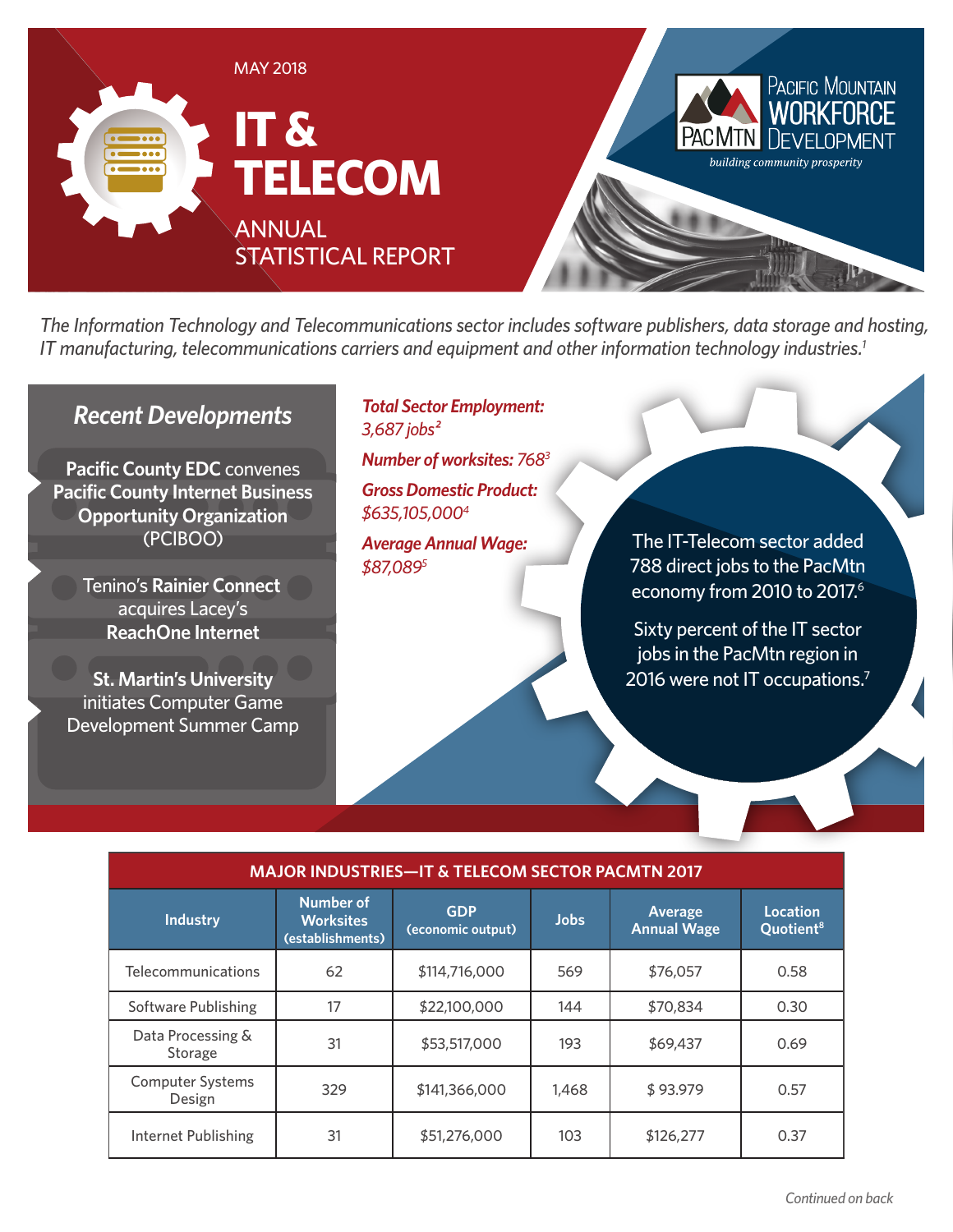



## **INDUSTRY TRENDS**

*Data analysis done in 2017 shows some interesting trends in this sector, please see the tables below for a data snapshot of industries within the IT & Telecom sector.*

| <b>WIRED TELECOMMUNICATIONS CARRIERS</b> |               |      |  |
|------------------------------------------|---------------|------|--|
| Year                                     | <b>GDP</b>    | Jobs |  |
| 2015                                     | \$12,569,000  | 406  |  |
| 2016                                     | \$13,829,000  | 439  |  |
| 2017                                     | Not Available | 451  |  |

*The wired telecommunications industry still commands an 80% share of employment in PacMtn's telecommunications sector, despite the emergence of wireless telecommunications.*

| <b>COMPUTER SYSTEMS DESIGN SERVICES</b> |               |      |  |
|-----------------------------------------|---------------|------|--|
| Year                                    | <b>GDP</b>    | Jobs |  |
| 2015                                    | \$14,294,000  | 184  |  |
| 2016                                    | \$16,938,000  | 284  |  |
| 2017                                    | Not Available | 584  |  |

*Computer Systems Design Services represents 25% of the jobs in the PacMtn IT sector.*

| <b>COMPUTER &amp; ELECTRONIC</b><br><b>PRODUCT MANUFACTURING</b> |               |       |  |
|------------------------------------------------------------------|---------------|-------|--|
| Year                                                             | <b>GDP</b>    | Jobs  |  |
| 2015                                                             | \$35,902,000  | 1,319 |  |
| 2016                                                             | \$38,123,000  | 1,390 |  |
| 2017                                                             | Not Available | 1,406 |  |

*Although the semiconductor industry accounts for nearly a third of the employment in the IT manufacturing sector, semiconductor jobs have been declining. The regional growth in IT manufacturing jobs has been driven mainly by telecommuncations equipment manufacturing.*

| <b>CUSTOM COMPUTER PROGRAMMING SERVICES</b> |               |      |  |
|---------------------------------------------|---------------|------|--|
| Year                                        | <b>GDP</b>    | Jobs |  |
| 2015                                        | \$26,469,000  | 761  |  |
| 2016                                        | \$29,164,000  | 837  |  |
| 2017                                        | Not Available | 946  |  |

*Employment has nearly doubled in this industry in recent years. Most of the establishments have ten employees or less.*

*Total Sector Employment: 266,795 jobs Gross Domestic Product: \$77.8 billion Average Annual Wage:* 

*\$156,239*



*Learn more at www.pacmtn.org Grays Harbor, Lewis, Mason, Pacific, Thurston Counties*

*WorkSource Washington and PacMtn are equal oportunity employers/programs. Auxiliary aids and services are available upon request to individuals with disabilities. WA Relay 711*